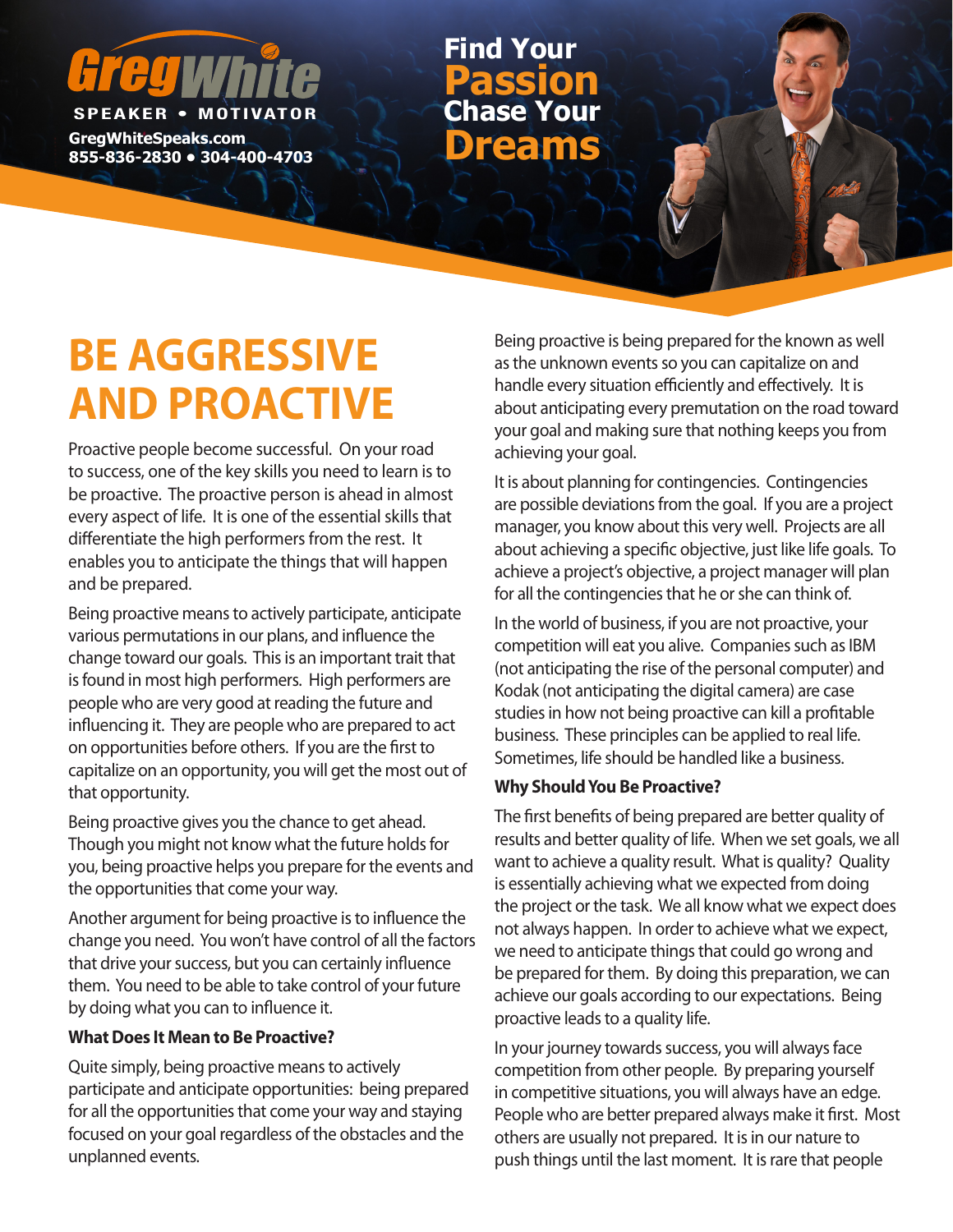

consciously anticipate and plan for problems. At the same time, by being prepared for different opportunities, you can capture those opportunities before others even know that there are opportunities. Luck is when opportunity meets preparation. You will always be ahead of the curve by being prepared.

By being prepared, you eliminate stress. Stress is a fact of life. We always get stressed, no matter how competent we are. How we manage stress differentiates the high performers from the rest. Stress is primarily a physical reaction to situations that we are unable to control. Some people work well under stress, but most do not. Stress has very harmful effects on our health; therefore, we need to manage it as much as possible. One of the key ways to control your level of stress is to be prepared. When you set a goal, you know things are going to go wrong. There will rarely be a plan in this world that will not have obstacles. Think through these obstacles, from the most remote to the most likely deviations. Then plan for them so that when these events happen, it will be very easy to correct the situation.

On the same note, being proactive gives you confidence. Your confidence has a tremendous impact on how you associate with people. Though you don't realize it, it is something that comes through in your body language. By being proactive and prepared, you will be confident, because you will be ready to handle most unexpected events. Confidence brings you so much respect from others and is a trait of charismatic people. When you are prepared, you will know you can handle most of the situations that are thrown your way, and it will show in the way you walk and talk. When you are prepared and proactive, you will have this level of confidence and therefore a better self-image.

#### **Contingency Planning**

Being proactive is a lot about planning. You have to plan for the known and anticipate the unknown to be proactive. This is called contingency planning. You are essentially planning for activities that might happen but not have happened yet. If all goes well, the activities might not happen at all and you will be in good shape. However, if you are not prepared to handle the unexpected situations, then you will not have to worry about them. It is like the insurance policy that you take; the effort that you put in by preparing is like the premium that you pay for insurance. Contingency

planning is about planning for things that could go wrong in your plan.

How do you plan for contingencies? You need to concentrate on things that could go wrong. All of us have the tendency to think that we will achieve the goal without a problem. But when it comes to contingency planning, you forget about the goal and try to think of ways that would make it difficult to achieve it.

This is mainly a brainstorming exercise. Try to jot down all the ideas that you have, ranging from minor incidents to major incidents such as earthquakes. Once you have all your ideas down, try to short-list the ideas into the most probable things that could derail your goal and the ones that would have the worst impact on your goal.

The next step is to take each of those ideas and come up with alternative ways to stay on track. It is very important that you think through this process. If, for some reason, there are things with very high probability of happening, in addition to high-level planning, you should also try to do detailed planning and gather the resources you would need.

Let's say you are studying for an exam while doing a job. You planned to study 15 hours a week at your desk for this exam. However, one of the very likely contingencies is that you could have a really big assignment at work that will drain you. When you come home, you would have no energy to study. What do you do?

You need a solution to this contingency as it is very likely that it could happen. One option would be to plan to take a day off work to catch up on studying; a second could be to plan to put the exam off to another day, if possible.

Similarly, you need to think of all the permutations that could derail you from your goal. It does not matter whether it is direct or indirect. If something could keep you from achieving your goal, you need to plan for it.

Contingency planning is all about being proactive. You prepare for the things that could go wrong. So, when the unexpected happens, you know what to do. You can start to execute your contingency plans rather than figuring out how to tackle the situation.

#### **Analyzing Your Competition**

Most things in life entail competition. The resources in this world are limited. We can never have everything we want in life. Take your job. I am sure you would like to move up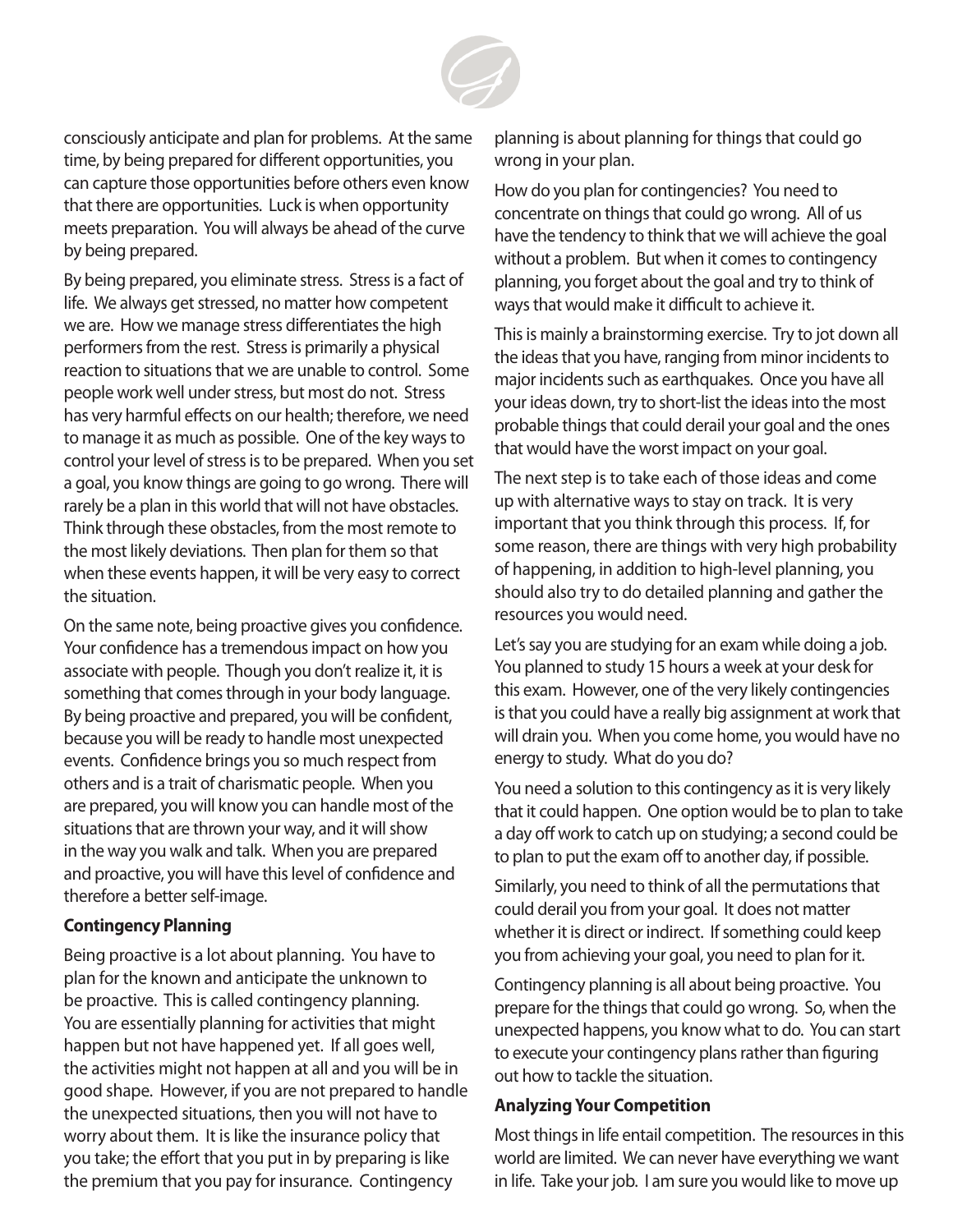

the ladder, get a promotion, or get a raise. There are always fewer positions than there are qualified people. Thus, you have competition.

A proactive person anticipates competition and plans for it. It is very similar to contingency planning. Your competition always tries to get ahead of you. If you are not prepared for these situations, you lose out and will not have time to respond to most of these plans. A proactive person tries to predict these plans and prepares for them in advance. When your competition makes a move, be prepared to get ahead of those moves.

Imagine for a moment that you are aiming for your boss's job. You know that your colleague is also interested in the same job. You have competition! The job requires you to be a trained manager. Your colleague might take a management course to better prepare him for this role. If he does, when the opportunity comes, he will be the best candidate. So, if you are aiming for the same job, you need to do the same before he does and prepare for the next promotion. This is being proactive: anticipating the next move your competition could take and preparing for it.

Let's not forget that, while we want to succeed, the rest of the world also wants to succeed. Though you don't want to look at life and career as a race, you still have to monitor your competition. Opportunities are scarce, and we have to compete for them. If there are any opportunities that are not drawing competition, they will either soon draw competition or they are not worth pursuing. This is the nature of things, and this is human behavior. We cannot go against human behavior, and we need to factor these in our road to success.

Having competition does not mean that we take a cutthroat approach to dealing with our competition. It is not correct to win at all costs. Everyone needs to win. When we win, we need to win keeping the long run in mind. Also, it does not mean that we give the world away to our competition. You need to succeed in the opportunities that are critical for your success. Life is a delicate balancing act, and there is no surefire formula to living life and succeeding. You need to know how to play it well.

There are also times when you need to think several steps ahead, not just about the immediate step. This is when you have competition that is also proactive. Most of the time, you will not have to deal with this situation. However, most high performers do respond quickly.

To be proactive, you need to prepare for tomorrow today. I know the concept is simple and obvious, but most people generally don't follow this principle. In order to prepare for tomorrow, you need to know what will happen tomorrow. This is not an easy thing to do. Anybody can say what they think will happen tomorrow; knowing what truly will happen tomorrow is the difficult part. On your road to success, it is imperative that you have the ability to see what will happen in the next several years. It is certainly a guess, but it has to be an educated guess. You can always see the signs of tomorrow today.

As an example of how to read tomorrow today, let's look at tomorrow's technology and work trends. We know that cell phones are in everybody's hands and that people can do a lot of things with them. At the same time, it is now a connected world. Almost every device is able to connect to the Internet without a single wire being connected. It is obvious based on these few trends that tomorrow's workforce needs to be mobile and will be accessible wherever they are. I don't foresee 9 to 5 workdays in the future, but I do see wireless handheld devices figuring prominently. If I am to succeed tomorrow, I need to get familiar with cutting-edge mobile technology, not just that used to make calls, send e-mails, and listen to music but also to perform normal online functions such as banking. It means getting out of the comfort zone of your normal desktop or stack of papers and getting used to using small devices and being able to work anywhere. Although this is an obvious trend, try to understand some of the more subtle trends that are happening in your workplace and around you.

Once you identify these trends, start preparing for them. Get used to trying new things and stepping out of your comfort zone. Take the cell phone example that I just gave: If you are used to working on a desktop computer with a nice big screen, you need to get used to doing your work on a screen one-tenth that size and typing on much smaller keyboard. Today's generation is already doing it. Give up what you already know to learn what you don't know. This will make you uncomfortable, and in the beginning, you will struggle with some of the new change. However, it will make you prepared for what's to come. When change comes, you will be ready. Change is the only certainty in life.

Most of us change out of necessity. We are forced to change and adopt new ways. It is often not voluntary. In